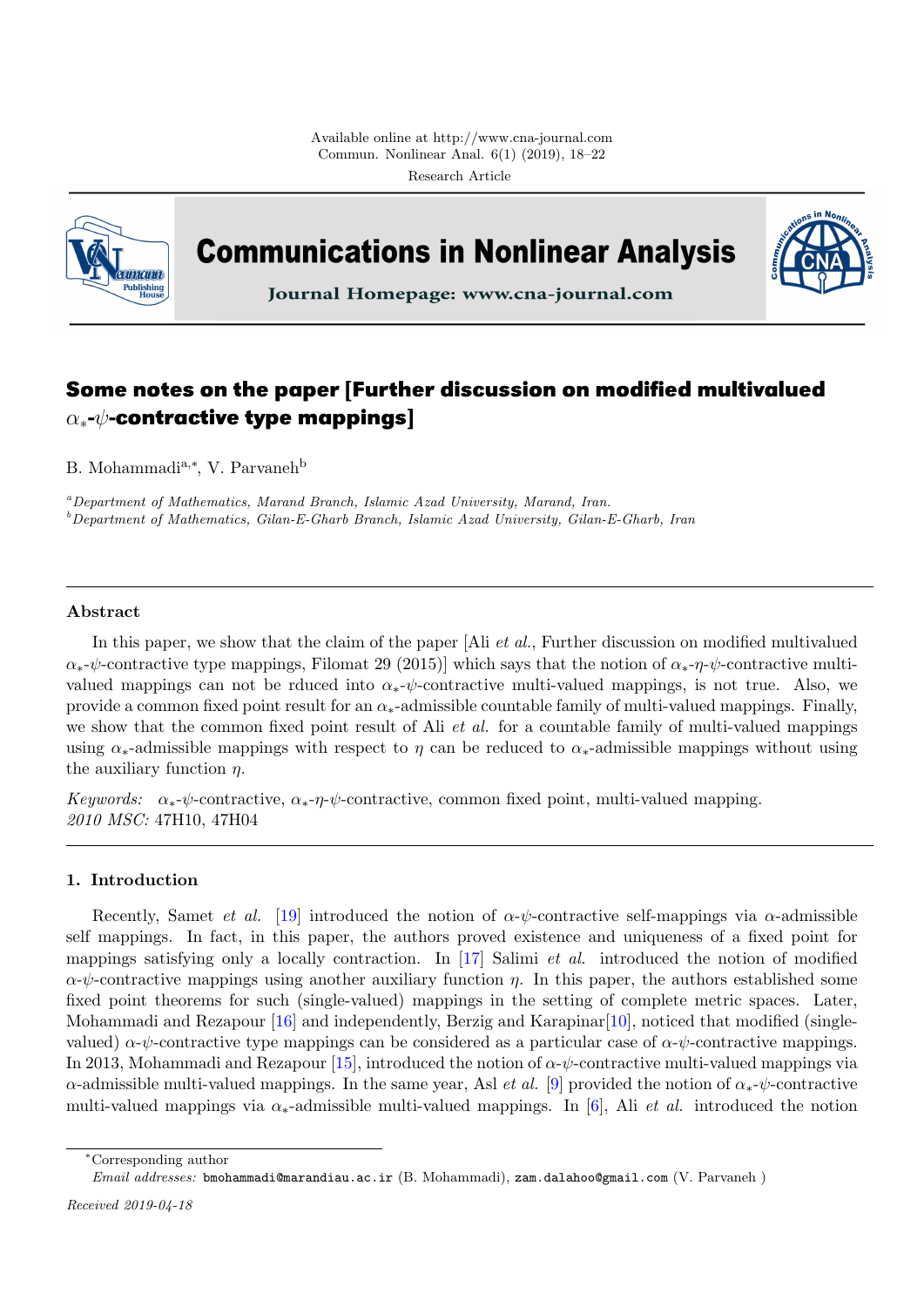of modified  $\alpha_*$ - $\psi$ -contractive ( $\alpha_*$ - $\eta$ - $\psi$ -contractive) multi-valued mappings and  $\alpha_*$ -admissible multi-valued mappings with respect to  $\eta$  and claimed that this notion is a proper generalization of the notion  $\alpha_*\psi$ contractive multi-valued mappings. In other words, they claimed that the notion of modified multivalued  $\alpha_*\psi$ -contractive mapping can not be reduced into multivalued  $\alpha_*\psi$ -contractive mapping. In addition, they investigated the existence of a common fixed point for a sequence of multivalued  $\alpha_*\neg \eta \cdot \psi$ -contractive mappings. In this paper, we show that this notion can be considered as a particular case of the old result  $\alpha_*\psi$ -contractive multi-valued mappings. So, the auxiliary function  $\eta$  is not needed.

## 2. Preliminaries

Let  $(X, d)$  be a metric space. Througout this paper denote by  $CL(X)$  the set of all nonempty closed  $\sum_{n=1}^{+\infty} \psi^n(t) < +\infty$  for all  $t > 0$ . It is well known that  $\psi(t) < t$  for all  $t > 0$  and  $\psi(0) = 0$ . For any subsets of X. Denote by  $\Psi$  the family of all nondecreasing functions  $\psi : [0, +\infty) \to [0, +\infty)$  such that  $A, B \in CL(X)$ , let the mapping  $H : CL(X) \times CL(X) \to [0, \infty]$  defined by

$$
H(A, B) = \begin{cases} \max\{\sup_{a \in A} d(a, B), \sup_{b \in B} d(b, A)\}, & \text{if the maximum exists} \\ \infty, & \text{otherwise,} \end{cases}
$$

be the generalized Pompeiu-Hausdorff metric induced by d, where  $d(a, B) = \inf \{d(a, b) : b \in B\}$  is the distance from a to  $B \subseteq X$ .

<span id="page-1-1"></span>**Definition 2.1.** [\[9\]](#page-4-5) Let  $(X,d)$  be a metric space and  $\alpha : X \times X \to [0,\infty)$  be a function. A mapping  $G: X \to CL(X)$  is called  $\alpha_*$ -admissible if

$$
\alpha(x, y) \ge 1 \Longrightarrow \alpha_*(Gx, Gy) \ge 1,
$$

where

$$
\alpha_*(Gx, Gy) = \inf \{ \alpha(a, b) | a \in Gx, b \in Gy \}.
$$

<span id="page-1-2"></span>**Definition 2.2.** [\[9\]](#page-4-5) Let  $(X, d)$  be a metric space. A mapping  $G: X \to CL(X)$  is called  $\alpha_* \psi$ -contractive if there exist  $\alpha: X \times X \to [0, \infty)$  and  $\psi \in \Psi$  such that

<span id="page-1-0"></span>
$$
\alpha_*(Gx, Gy)H(Gx, Gy) \le \psi(d(x, y)),
$$

for all  $x, y \in X$ .

Hussain et al. [\[11\]](#page-4-7) extended the notions of  $\alpha_*$ -admissiblity with respect to  $\eta$  and modified  $\alpha_*\psi$ contractivity to multi-valued mappings as follows.

<span id="page-1-3"></span>**Definition 2.3.** [\[11\]](#page-4-7) Let  $(X, d)$  be a metric space and  $\alpha, \eta : X \times X \to [0, \infty)$  be two functions. A mapping  $G: X \to CL(X)$  is called  $\alpha_*$ -admissible with respect to  $\eta$  if

$$
\alpha(x, y) \ge \eta(x, y) \Longrightarrow \alpha_*(Gx, Gy) \ge \eta_*(Gx, Gy), \tag{2.1}
$$

where

$$
\alpha_*(Gx, Gy) = \inf \{ \alpha(a, b) | a \in Gx, b \in Gy \}
$$

and

$$
\eta_*(Gx, Gy) = \sup\{\eta(a, b) | a \in Gx, b \in Gy\}.
$$

<span id="page-1-4"></span>**Definition 2.4.** [\[11\]](#page-4-7) Let  $(X, d)$  be a metric space. A mapping  $G: X \to CL(X)$  is called modified  $\alpha_* \psi$ contractive  $(\alpha_* \eta \cdot \psi)$ -contractive) if there exist  $\alpha, \eta : X \times X \to [0, \infty)$  and  $\psi \in \Psi$  such that

$$
\alpha_*(Gx, Gy) \ge \eta_*(Gx, Gy) \Longrightarrow H(Gx, Gy) \le \psi(d(x, y)),
$$

for all  $x, y \in X$ .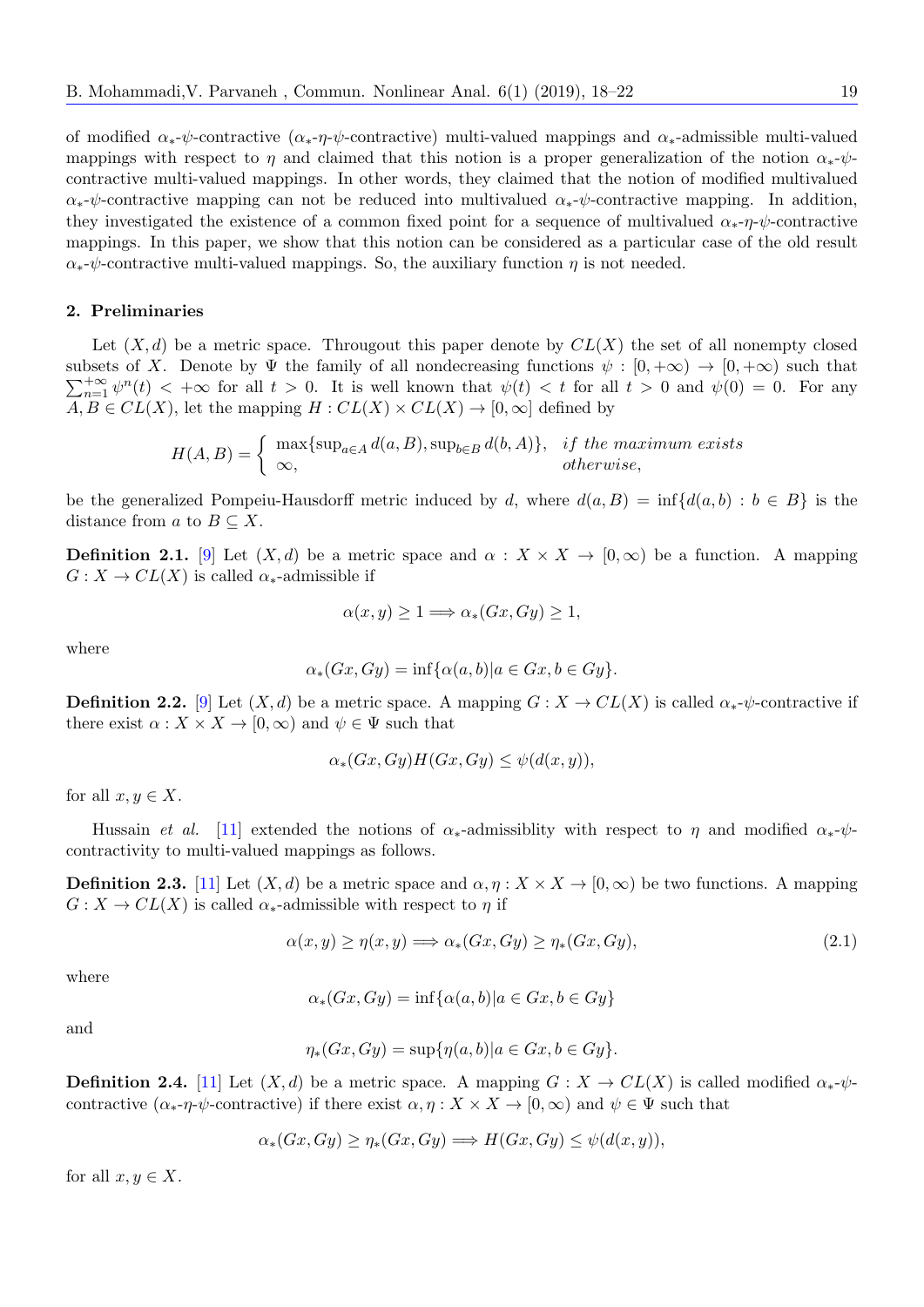#### <span id="page-2-4"></span>3. Main results

In [\[6\]](#page-4-6) Ali et al. considering a multi-valued mapping  $G : X \to CL(X)$  observed that the value of  $H(Gx, Gy)$  may be infinite for some choice of  $x, y \in X$ . Consequently, they claimed that an  $\alpha_* \eta \cdot \psi$ contractive multi-valued mapping may not imply an  $\alpha_*\text{-}\psi$ -contractive multi-valued mapping, in general. Indeed, they claimed that if one define

$$
\beta(x,y) = \begin{cases} 1, & \text{if } \alpha(x,y) \ge \eta(x,y) \\ 0, & \text{otherwise,} \end{cases}
$$

then  $(2.1)$  reduces into

$$
\beta_*(Gx, Gy)H(Gx, Gy) \leq \psi(d(x, y)),
$$

for all  $x, y \in X$ . For  $\beta_*(Gx, Gy) = 1$ , we have  $H(Gx, Gy) \leq \psi(d(x, y))$ . For  $\beta_*(Gx, Gy) = 0$ , we have  $0.H(Gx, Gy) \leq \psi(d(x, y))$ . Now, here is the point. Ali *et al.* claimed that if  $H(Gx, Gy) = \infty$ , then  $0.\infty$ is an indeterminate form. But it should be noted that the form  $0.\infty$  is an indeterminate form if  $0 = 0^+$ be a limitative amount. In the case where 0 be exactly 0 and not a limitative amount, we have  $0.\infty = 0$ . This is the point that Ali et al. did not note. Thus, we think that the case  $0.H(Gx, Gy) = 0 \leq \psi(d(x, y))$ is true even if  $H(Gx, Gy) = \infty$ . Therefore, the notion of  $\alpha_* \neg \eta \cdot \psi$ -contractive multi-valued mappings can be considered as a particular case of  $\alpha_*\psi$ -contractive multi-valued mappings.

In [\[6\]](#page-4-6) Ali *et al.* gave the following definition.

**Definition 3.1.** Let  $\{G_i : X \to CL(X)\}_{i=1}^{\infty}$  be a sequence of multi-valued mappings on a metric space  $(X, d)$ . Let  $\alpha, \eta : X \times X \to [0, \infty)$  be two functions. Then,  $\{G_i\}_{i=1}^{\infty}$  is called  $\alpha_*$ -admissible with respect to  $\eta$  if

$$
\alpha(x, y) \ge \eta(x, y) \Longrightarrow \alpha(u, v) \ge \eta(u, v), \forall u \in G_i, x v \in G_j, \tag{3.1}
$$

for each  $i, j \in \mathbb{N}$ .

<span id="page-2-1"></span>**Theorem 3.2.** [\[6\]](#page-4-6) Let  $(X,d)$  be a complete metric space and let the sequence  $\{G_i : X \to CL(X)\}_{i=1}^{\infty}$  be  $\alpha_*$ -admissible with respect to  $\eta$  such that

<span id="page-2-3"></span>
$$
x, y \in X, \alpha(x, y) \ge \eta(x, y) \Longrightarrow H(G_i x, G_j y) \le \psi(d(x, y)),\tag{3.2}
$$

for each i,  $j \in \mathbb{N}$  and  $\psi$  be strictly increasing function in  $\Psi$ . Assume that the following conditions hold:

- (i) there exist  $x_0 \in X$  and  $y_i \in G_i x_0$  for each  $i \in \mathbb{N}$  such that  $\alpha(x_0, y_i) \geq \eta(x_0, y_i)$ ;
- (ii) if  $\{x_i\}$  is a sequence in X with  $x_i \to x$  as  $i \to \infty$  and  $\alpha(x_{i-1}, x_i) \geq \eta(x_{i-1}, x_i)$  for each  $i \in \mathbb{N}$ , then we have  $\alpha(x_{i-1}, x) \geq \eta(x_{i-1}, x)$  for each  $i \in \mathbb{N}$ .

Then, the mappings  ${G_i}$  for  $i \in \mathbb{N}$ , have a common fixed point.

Now, we give the following definition and theorem.

**Definition 3.3.** Let  $\{G_i : X \to CL(X)\}_{i=1}^{\infty}$  be a sequence of multi-valued mappings on a metric space  $(X, d)$ . Let  $\alpha: X \times X \to [0, \infty)$  be a function. Then,  ${G_i}_{i=1}^{\infty}$  is called  $\alpha_*$ -admissible if

$$
\alpha(x, y) \ge 1 \Longrightarrow \alpha(u, v) \ge 1, \forall u \in G_i, v \in G_j y,\tag{3.3}
$$

for each  $i, j \in \mathbb{N}$ .

<span id="page-2-2"></span>**Theorem 3.4.** Let  $(X,d)$  be a complete metric space and let the sequence  $\{G_i : X \to CL(X)\}_{i=1}^{\infty}$  be  $\alpha_*$ -admissible such that

<span id="page-2-0"></span>
$$
x, y \in X, \alpha(x, y) \ge 1 \Longrightarrow H(G_i x, G_j y) \le \psi(d(x, y)), \tag{3.4}
$$

for each i,  $j \in \mathbb{N}$  and  $\psi$  be strictly increasing function in  $\Psi$ . Assume that the following conditions hold: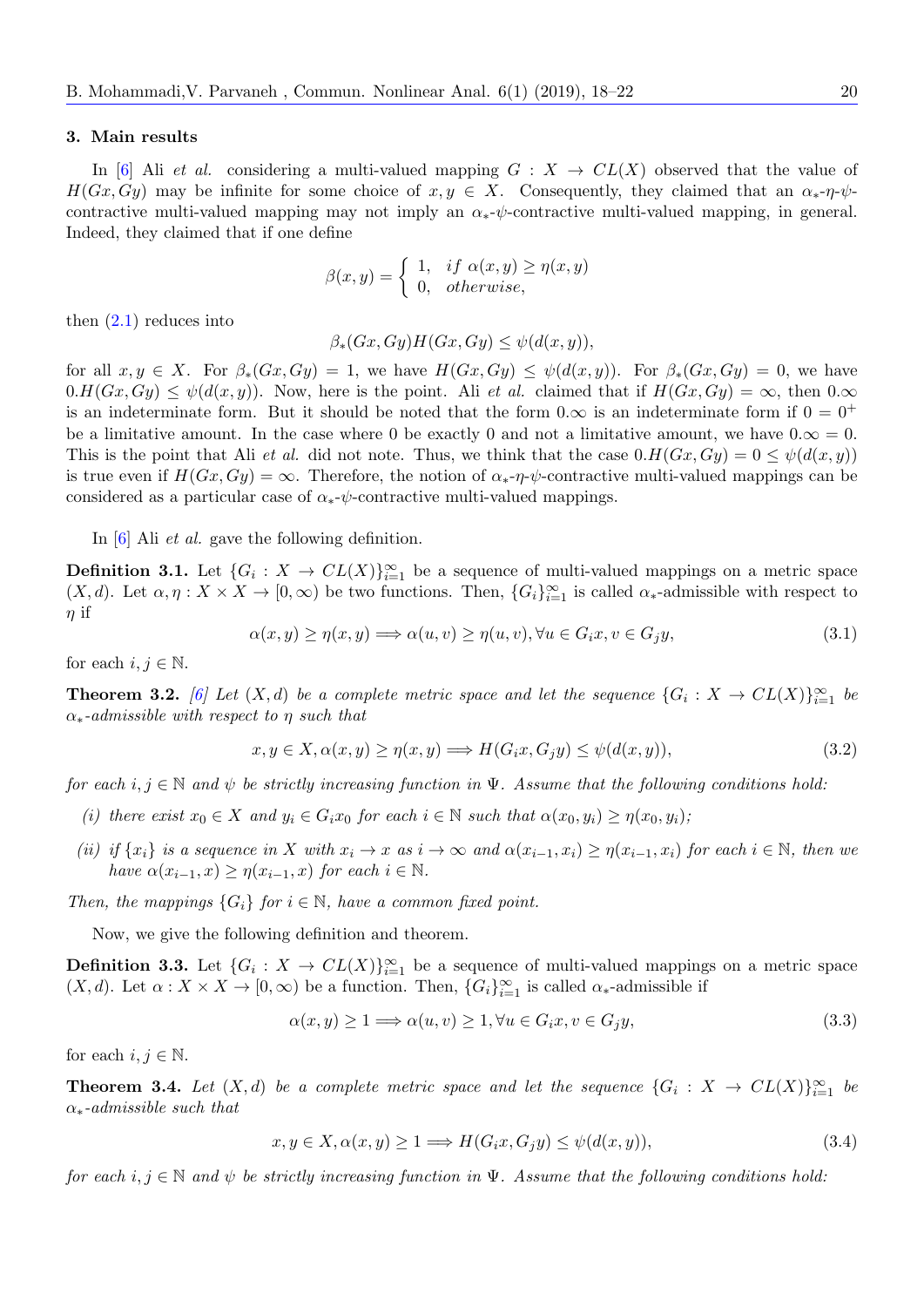- (i) there exist  $x_0 \in X$  and  $y_i \in G_i x_0$  for each  $i \in \mathbb{N}$  such that  $\alpha(x_0, y_i) \geq 1$ ;
- (ii) if  $\{x_i\}$  is a sequence in X with  $x_i \to x$  as  $i \to \infty$  and  $\alpha(x_{i-1}, x_i) \geq 1$  for each  $i \in \mathbb{N}$ , then we have  $\alpha(x_{i-1}, x) \geq 1$  for each  $i \in \mathbb{N}$ .

Then, the mappings  ${G_i}$  for  $i \in \mathbb{N}$ , have a common fixed point.

*Proof.* By hypothesis, there exist  $x_0 \in X$  and  $x_1 \in G_1x_0$  such that  $\alpha(x_0, x_1) \geq 1$ . If  $x_1 \in G_ix_1$  for each  $i \in \mathbb{N}$ , then  $x_1$  is a common fixed point of  $G_i$ . Let  $x_1 \notin G_2x_1$ . Then, from  $(3.4)$ , we have

$$
0 < d(x_1, G_2x_1) < qd(x_1, G_2x_1) \leq qH(G_1x_0, G_2x_1) \leq q\psi(d(x_0, x_1)).
$$

Thus, there exists  $x_2 \in G_2x_1$  such that

$$
0 < d(x_1, x_2) < q\psi(d(x_0, x_1)).
$$

Since,  $\psi$  is strictly increasing, we get  $\psi(d(x_1, x_2)) < \psi(q\psi(d(x_0, x_1))).$ 

Put  $q_1 = \frac{\psi(q\psi(d(x_0,x_1)))}{\psi(d(x_1,x_2))}$ . Then  $q_1 > 1$ . Since the sequence  $\{G_i\}$  is  $\alpha_*$ -admissible, then  $\alpha(x_1,x_2) \geq 1$ . If  $x_2 \in G_i x_2$  for each  $i \in \mathbb{N}$ , then  $x_2$  is a common fixed point of  $\{G_i\}$ . Let  $x_2 \notin G_3 x_2$ . Then, we have

$$
0 < d(x_2, G_3x_2) < q_1d(x_2, G_3x_2) \le q_1H(G_2x_1, G_3x_2) \le q_1\psi(d(x_1, x_2)) = \psi(q\psi(d(x_0, x_1))).
$$

Now, there exists  $x_3 \in G_3x_2$  such that

$$
0 < d(x_2, x_3) < \psi(q\psi(d(x_0, x_1))).
$$

Since,  $\psi$  is strictly increasing, we get  $\psi(d(x_2, x_3)) < \psi^2(q\psi(d(x_0, x_1)))$ . Put  $q_2 = \frac{\psi^2(q\psi(d(x_0, x_1)))}{\psi(d(x_2, x_3))}$ . Then  $q_2 > 1$ . Also, since the sequence  $\{G_i\}$  is  $\alpha_*$ -admissible, then  $\alpha(x_2, x_3) \geq 1$ . If  $x_3 \in G_i x_3$  for each  $i \in \mathbb{N}$ , then  $x_3$  is a common fixed point of  $\{G_i\}$ . Let  $x_3 \notin G_4x_3$ . For  $q_2 > 1$ , we have

 $0 < d(x_3, G_4x_3) < q_2d(x_3, G_4x_3) \leq q_2H(G_3x_2, G_4x_3) \leq q_2\psi(d(x_2, x_3)) = \psi^2(q\psi(d(x_0, x_1))).$ 

Now, there exists  $x_4 \in G_4x_3$  such that

$$
0 < d(x_3, x_4) < \psi^2(q\psi(d(x_0, x_1))).
$$

Continuing in the same way, we get a sequence  $\{x_i\}$  in X such that  $x_i \in G_i x_{i-1}, \alpha(x_{i-1}, x_i) \geq 1$  and  $d(x_i, x_{i+1}) < \psi^{i-1}(q\psi(d(x_0, x_1)))$  for each  $i \in \mathbb{N}$ . Let  $j > i$ . we have

$$
d(x_i, x_j) \le \sum_{n=i}^{j-1} d(x_n, x_{n+1}) < \sum_{n=i}^{j-1} \psi^{n-1}(q\psi(d(x_0, x_1))).
$$

Since  $\psi \in \Psi$ , then we have  $\lim_{i,j\to\infty} d(x_i,x_j)=0$ . Hence  $\{x_i\}$  is a Cauchy sequence in  $(X,d)$ . By completeness of  $(X, d)$ , there exists  $x \in X$  such that  $x_i \to x$  as  $i \to \infty$ . By hypothesis  $(ii)$ , we have  $\alpha(x_{i-1}, x) \geq 1$ for each  $i \in \mathbb{N}$ . Now, for each  $n = 1, 2, 3, ...$  we have

$$
d(x_i, G_n x^*) \le H(G_i x_{i-1}, G_n x^*) \le \psi(d(x_{i-1}, x^*)).
$$

Letting  $i \to \infty$  in above inequality, we have  $d(x^*, G_n x^*) = 0$  for each  $n \in \mathbb{N}$ . Since  $G_n x^*$  is closed, we conclude that  $x^* \in G_n x^*$  for each  $n \in \mathbb{N}$ , that is,  $x^*$  is a common fixed point of  $\{G_i\}$ .  $\Box$ 

Now, we show that Theorem [3.2](#page-2-1) is a particular case of [3.4.](#page-2-2) To see this, define

$$
\beta(x,y) = \begin{cases} 1, & \text{if } \alpha(x,y) \ge \eta(x,y) \\ 0, & \text{otherwise.} \end{cases}
$$

Let  ${G_i}_{i=1}^{\infty}$  is  $\alpha_*$ -admissible with respect to  $\eta$ . Now, if  $\beta(x, y) \geq 1$ , then  $\alpha(x, y) \geq \eta(x, y)$  and so  $\alpha(u, v) \geq$  $\eta(u, v), \forall u \in G_i x, v \in G_j y$ . Thus,  $\beta(u, v) \geq 1, \forall u \in G_i x, v \in G_j y$ , that is,  $\{G_i\}_{i=1}^{\infty}$  is  $\beta_*$ -admissible. Now, let [\(3.2\)](#page-2-3) holds. Then, if  $\beta(x, y) \geq 1$ , we get  $\alpha(x, y) \geq \eta(x, y)$ . By (3.2), we obtain  $H(G_i x, G_j y) \leq \psi(d(x, y))$ . Thus [\(3.4\)](#page-2-0) holds. Obviously, the conditions (i) and (ii) in Theorem [3.2](#page-2-1) reduces into the conditions (i) and (ii) of Theorem [3.4](#page-2-2) with function  $\beta$  instead of  $\alpha$ . This, arguments show that the conditions of Theorem [3.2](#page-2-1) leads to the conditions of Theorem [3.4,](#page-2-2) that is, Theorem [3.2](#page-2-1) is a particular case of [3.4.](#page-2-2)